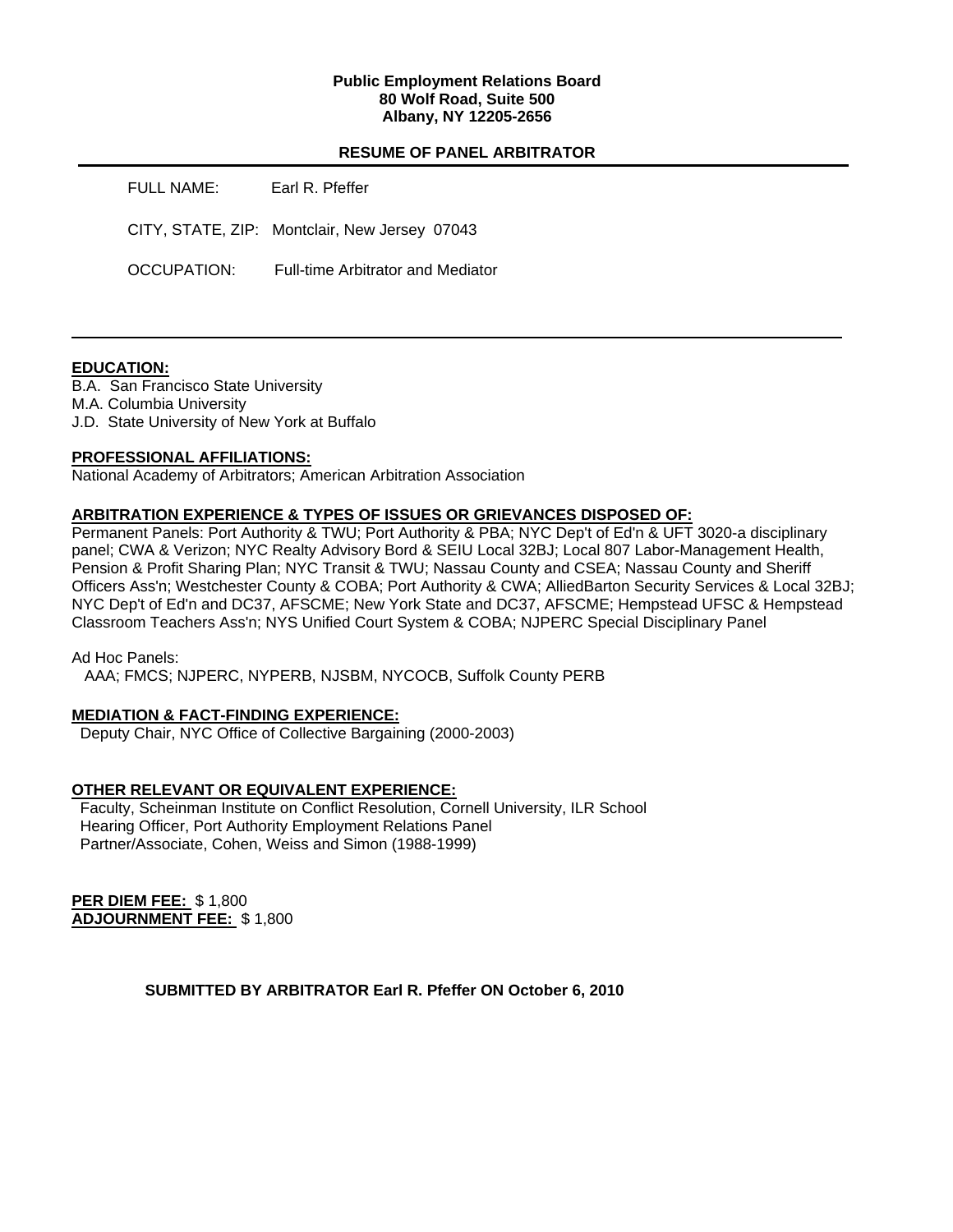#### **Public Employment Relations Board 80 Wolf Road, Suite 500 Albany, NY 12205-2656**

# **BILLING DISCLOSURE STATEMENT**

# ARBITRATOR'S NAME:

The following is a description of my fees and expenses:

# A) HEARING TIME.

- (1) My per diem is \$1,800 for each day or any part thereof spent hearing a case.
- (2) If a hearing day exceeds hours, I charge:

 $\Box$ a second full per diem  $\Box$ a prorated per diem

 $\boxtimes$ no additional charge  $\Box$ other (describe) :

(3) Additional comments:

# B) STUDY TIME.

- (1) I charge \$ for each day spent in preparation of the opinion and award.
- (2) This charge  $\Box$  will  $\Box$  will not be prorated for partial days devoted to such preparation.
- (3) Additional comments:

## C) TRAVEL TIME AND EXPENSES.

- (1) When travel time plus hearing time exceeds hours in a calendar day:
	- $\boxtimes$  Not applicable (no additional charge)
	- $\Box$  I charge as follows (describe):
- (2) I charge for actual, travel-related expenses incurred in connection with the case  $\boxtimes$ YES  $\Box$  NO.

Where appropriate, a mileage charge for auto travel will be billed at:

| $\boxtimes$ Prevailing IRS rate | $\Box$ Other (describe): |
|---------------------------------|--------------------------|
|---------------------------------|--------------------------|

(3) When the scheduled hearing day(s) requires an overnight stay:

 $\boxtimes$ There is no charge, other than for lodging and subsistence.

 $\Box$ I charge as follows (describe):

(4) Additional Comments: